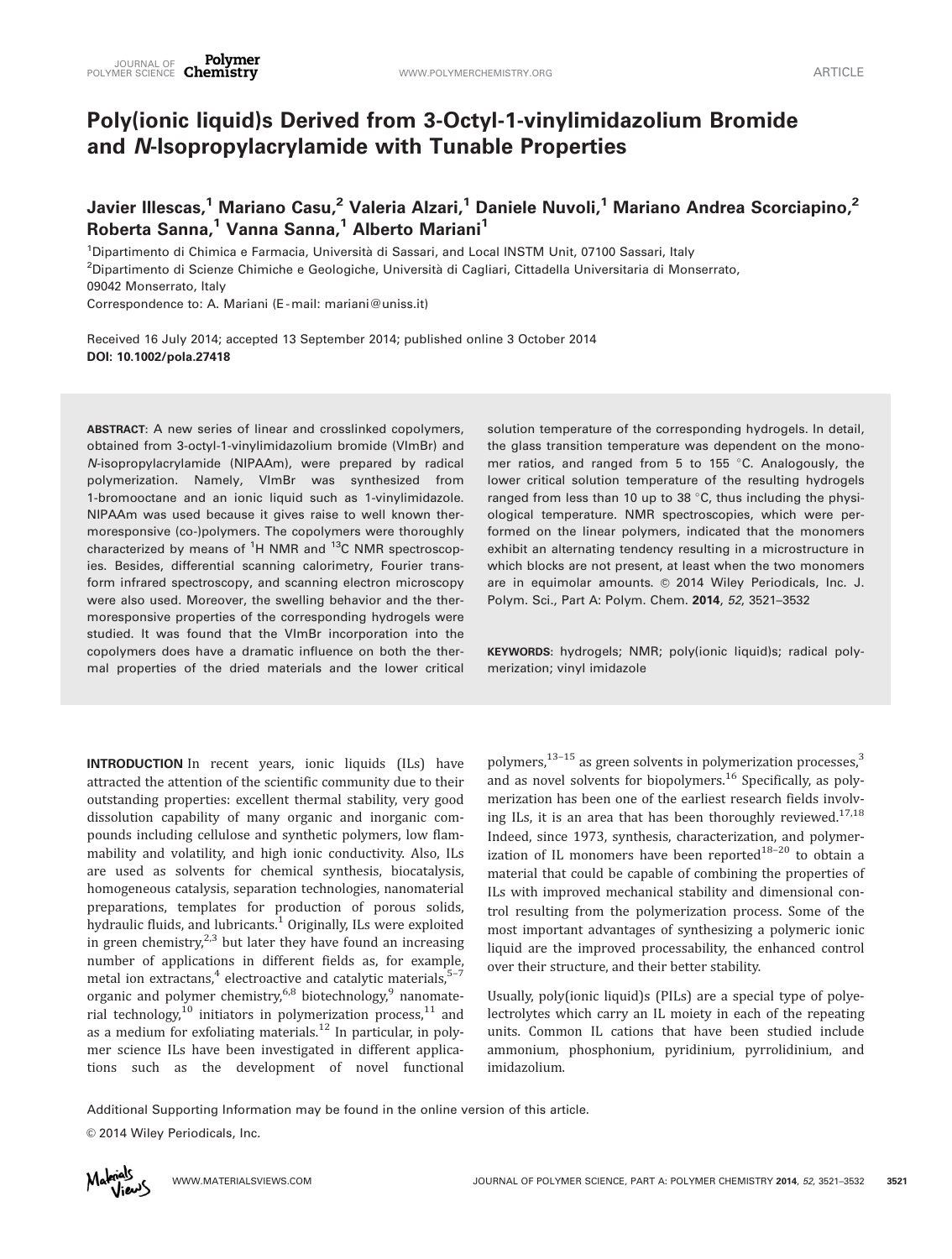Among them, the imidazole ring is a very flexible support for ILs in that it could be easily ionized, resulting in a permanent positive charge. Moreover, a simple arrangement of different alkyl substituents and counteranions enables tuning the properties of the IL. Imidazole has gained this attention for different reasons, especially its adjustable structure, thermal stability, relatively high ionic conductivity, and its amphoteric behavior in solution, that is the imidazole ring both accepts and donates protons. In addition, the imidazolium cation is associated with a mobile counteranion, which can be introduced to further tuning solubility and conductivity.<sup>21</sup> Imidazole-based ILs have found uses in several applications, including potential water treatment agents due to their ability to coordinate with metal atoms, and electromechanical device fabrication. $22-24$  On the other side, anions, which generally influence the IL properties more than cations, can range from commonly used halides, mineral acid anions, and polyatomic inorganics  $(PF_6^-$  and  $BF_4^-$ ).

PILs have encouraged much interest in different science fields, that is materials science and polymer chemistry. Ohno et al. have developed a series of imidazolium-based monomers and macromonomers to produce polymer electrolytes with high ionic conductances.25–28 Additionally, Pojman et al. have used IL monomers in frontal polymerization and photopolymerization kinetics processes. $29-32$  Meanwhile, Mecerreyes et al. have used different polymerization techniques to obtain different PILs for diverse applications.<sup>33-37</sup> Moreover, they have been used for their response to external stimuli.<sup>38-41</sup>

Conversely, poly(N-isopropylacrylamide) (pNIPAAm) is a well-known polymer that exhibits a thermoreversible phase transition at about 32  $\mathrm{^{\circ}C^{42}}$  This transition is called lower critical solution temperature (LCST): below LCST, pNIPAAm is water-soluble and hydrophilic while, when heated above LCST, it becomes hydrophobic and precipitates out from solution. Thus, a hydrophobically modified pNIPAAm can show thermoresponsive water solubility and form heterogeneous microstructures, which are composed of hydrophilic microdomains of pNIPAAm, together with hydrophobic segments.<sup>43</sup> pNIPAAm has been used in several applications, mainly because of the sharpness of its LCST, which, in addition, is relatively close to the physiological temperature, and the easiness to vary its phase separation temperature by copolymerization,  $44-46$  addition of salts,  $47-49$  or surfactants  $47,50,51$  to the polymer solution. However, it is important to note that one of the most important applications of pNIPAAm is in the synthesis of hydrogels, which are water-swollen polymeric materials that maintain a distinct three-dimensional structure. In fact, hydrogels were the first biomaterials designed for use in the human body.52–54 Traditional methods of crosslinked hydrogel synthesis were limited by the control of the hydrogel detailed structure, which may derive from possible side reactions, unreacted pendant groups, and entan-



**SCHEME 1** Copolymerization reaction between VImBr and NIPAAm monomers.

glements. Moreover, other inadequacies of traditional hydrogels are poor mechanical properties and slow or delayed response times to external stimuli. $53$ 

In our research group, we synthesized different kinds of stimuli-responsive hydrogels. Namely, those of poly(N,Ndimethylacrylamide),<sup>55</sup> poly(acrylamide-co-3-sulfopropyl acrylate),<sup>56–59</sup> poly(NIPAAm-co-3-sulfopropyl acrylate),<sup>60</sup> poly(NI-PAAm-co-N-vinylcaprolactam),<sup>61</sup> poly(2-hydroxyethylacrylate $co$ -acrylic acid),<sup>62,63</sup> poly(N-vinylcaprolactam) reinforced with nanocrystalline nanocellulose,<sup>64</sup> and poly(2-acrylamido-2methyl-1-propanesulfonic acid) containing graphene<sup>65</sup> were successfully obtained.

In this article, we report the synthesis and characterization of PIL-based polymer materials derived from the radical homoand copolymerization of VImBr and NIPAAm (Scheme 1). Both linear and crosslinked materials were synthesized. The first were fully characterized by proton and carbon nuclear magnetic resonance spectroscopies ( ${}^{1}H$  NMR and  ${}^{13}C$  NMR). The crosslinked materials were characterized both as dried materials and hydrogels. Namely, the swelling behavior, thermosensitive responses, and LCST of these latter were studied. Additionally, the dried materials were characterized by means of  ${}^{1}$ H NMR,  ${}^{13}$ C NMR; furthermore, the materials were studied by Fourier transform infrared spectroscopy (FTIR), differential scanning calorimetry (DSC), to determine their glass transition temperature  $(T_{\sigma})$  and conversion degree, and scanning electron microscopy (SEM) for morphological analysis.

It should be noticed that, during the preparation of this manuscript, a similar work dealing with the copolymerization of NIPAAm and 1-butyl-3-vinylimidazolium bromide (BVImBr) has been published, which has been used as comparison in several points of the following discussion.<sup>66</sup>

#### EXPERIMENTAL

#### Materials

N-Isopropylacrylamide (NIPAAm,  $\geq$ 97%, FW = 113.16, mp = 60– 63 °C), 1-vinylimidazole (Vlm, FW = 94.11,  $d = 1.039$  g/mL, bp = 192–194 °C), 1-bromooctane (1-BrOc, 99%, FW = 193.12,  $d=1.118$  g/mL, bp = 201 °C), N,N'-methylene bis-acrylamide (BIS, FW = 154.17, mp = 300 °C), azobisisobutyronitrile (AIBN,  $FW = 164.21$ , mp = 102-104 °C), and 1-methyl-2-pyrrolidinone (NMP, FW = 99.13, bp = 202 °C,  $d = 1.028$  g/mL) were purchased from Sigma–Aldrich and used as received.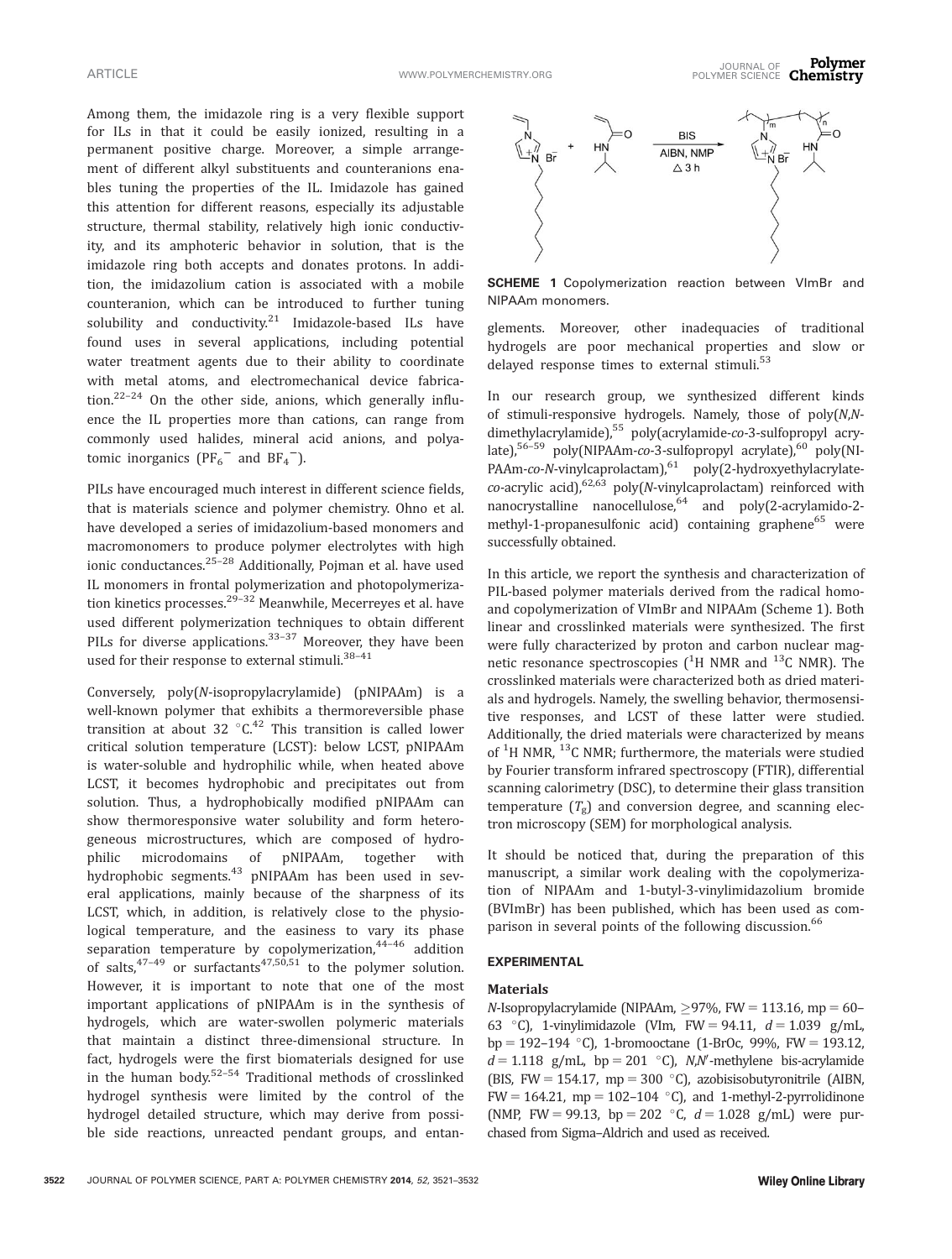

## VImBr Monomer Synthesis

1-Vinyl-3-octylimidazolium bromide (VImBr) ionic liquid monomer derived from 1-vinylimidazole was synthesized according to the procedure reported in the literature: $67$  in a typical reaction vessel, 1-BrOc (22 mmol) and VIm (20 mmol) were placed in a test tube, mixed thoroughly, and the mixture was heated intermittently in an unmodified household MW oven (Panasonic WS-650S-1150W) at 300 W (30 s irradiation with 10 s mixing) until a clear single phase was obtained. The recorded bulk temperature was in the range between 90 and 120 $^{\circ}$ C. The resulting viscous liquid was then cooled, washed with ethyl acetate  $(3 \times 3 \text{ mL})$  and then with ether  $(3 \times 3 \text{ mL})$  to remove both unreacted starting materials and solvent traces. Finally, the obtained VImBr was dried under vacuum at 80 °C for 48 h.

## Homo- and Copolymer Synthesis Crosslinked Materials

These samples were prepared using different molar fractions of NIPAAm and VImBr, from NIPAAm homopolymer (pNI-PAAm) to VImBr homopolymer (pVImBr), keeping constant the amounts of crosslinker (BIS, 5 mol % referred to the total amount of NIPAAm and VImBr homopolymers), AIBN initiator (3.5 mol % referred to the total amount of monomers) and NMP (2 mL) as solvent medium.

A common glass test tube (i.d.  $= 1.5$  cm, length  $= 16$  cm) was filled with the appropriate amounts of (co-)monomers NIPAAm and/or VImBr, BIS and NMP. The mixture was sonicated with an ultrasound bath (EMMEGI, 0.55 kW, water temperature  $\approx 25$  °C) until the mixture became homogeneous. Then, AIBN was added and the mixture was sonicated again until a homogeneous phase was formed.

The polymerizations were performed in an oil bath for 3 h at 80 $\degree$ C and for other 3 h at 110 $\degree$ C. Once the polymerization was achieved, all samples were washed for 48 h with distilled water to remove NMP. Then, the samples were dried for 72 h in an oven under vacuum at 70  $^{\circ}$ C.

#### Linear Materials

These samples were synthesized using the same procedure described for the crosslinked materials but without the addition of the crosslinker.

## Characterization

#### Hydrogels

The swelling behavior of the hydrogels was measured in water from 3 to 60 $^{\circ}$ C, using a thermostatic bath. Three different heat rates were used: 6  $\degree$ C/day (from 3 to 28  $\degree$ C), 2  $\degree$ C/day (from 28 to 40 °C), and 10 °C/day (from 40 to 60 °C).

The weights of the swollen samples were measured at different time intervals after excess surface water was removed. The procedure was repeated until there was no further weight variation.

The SR% was calculated by applying the following equation:

$$
SR\% = \left[\frac{(W_s - W_d)}{W_d}\right] \times 100,
$$

where  $W_d$  and  $W_s$  are the gel masses in the dry and in the swollen state, respectively.

Afterwards, lower critical solution temperature (LCST) was determined as the inflection of the curves obtained by interpolating SR% experimental data.

The morphological characterization of polymer hydrogels was performed using a scanning electron microscope SEM JEOL 7600. Before the analysis, samples were lyophilized, fractured in liquid nitrogen, and the fractured surface was coated with gold. The samples were also characterized using an Environmental SEM ZEISS EVO LS10 instrument.

## Crosslinked Dried Samples

DSC thermal characterization was performed by means of a Q100 Waters TA Instruments calorimeter, using TA Universal Analysis 2000 software. Two heating ramps from  $-80$  to 300 °C, using a heating rate of 20 °C/min, were performed on dry samples. The first scan was performed to remove traces of residual solvent and determine monomer conversion by calculating the residual polymerization heat. The second one was recorded to determine the glass transition temperature  $(T_g)$  of homo- and copolymers.

The FTIR spectra were recorded on a Bruker Vector-22 Fourier Transform Infrared Spectrometer, equipped with a diamond ATR device (Type A225/Q). The absorption was measured in a wavenumber range between 4000 and 600  $\text{cm}^{-1}$  with a resolution of 4  $\text{cm}^{-1}$ . To enhance the signal to noise ratio, each spectrum was acquired with 64 scans. Samples were pressed to bring them into contact with the diamond crystal of the ATR unit. Every sample was recorded twice to consider reproducibility.

#### Linear Dried Samples

High resolutions NMR spectra were acquired with a Unity Inova 500NB high-resolution spectrometer (Agilent technologies, Santa Clara, CA) operating at a <sup>1</sup>H frequency of 500 MHz, equipped with an upfield indirect detection probe. Experiments were performed at 40 $\degree$ C. The chemical shift scale of either  $^{1}$ H or  $^{13}$ C was referenced to the methyl signal of DMSO. <sup>1</sup>H NMR spectra were acquired using a 6.7  $\mu$ s pulse (90°), 1 s delay time, 2 s acquisition time, and a spectral width of 6.5 kHz.  $^{13}$ C NMR spectra were acquired using a 5.6  $\mu$ s pulse (45°), 3 s delay time, 2 s acquisition time, and a spectral width of 29 kHz.

 $1H-1H$  NMR correlation spectroscopy (COSY) experiments were recorded over the same spectral window using 2048 complex points, 3 s delay time and sampling each of the 512 increments. The same acquisition parameters have been applied, together with a mixing time of 80 ms (MLEV-17 spin-lock scheme), for the acquisition of total correlation spectroscopy (TOCSY). The  $^1\mathrm{H}-^{13}\mathrm{C}$  NMR correlation heteronuclear single quantum coherence (HSQC) spectra were

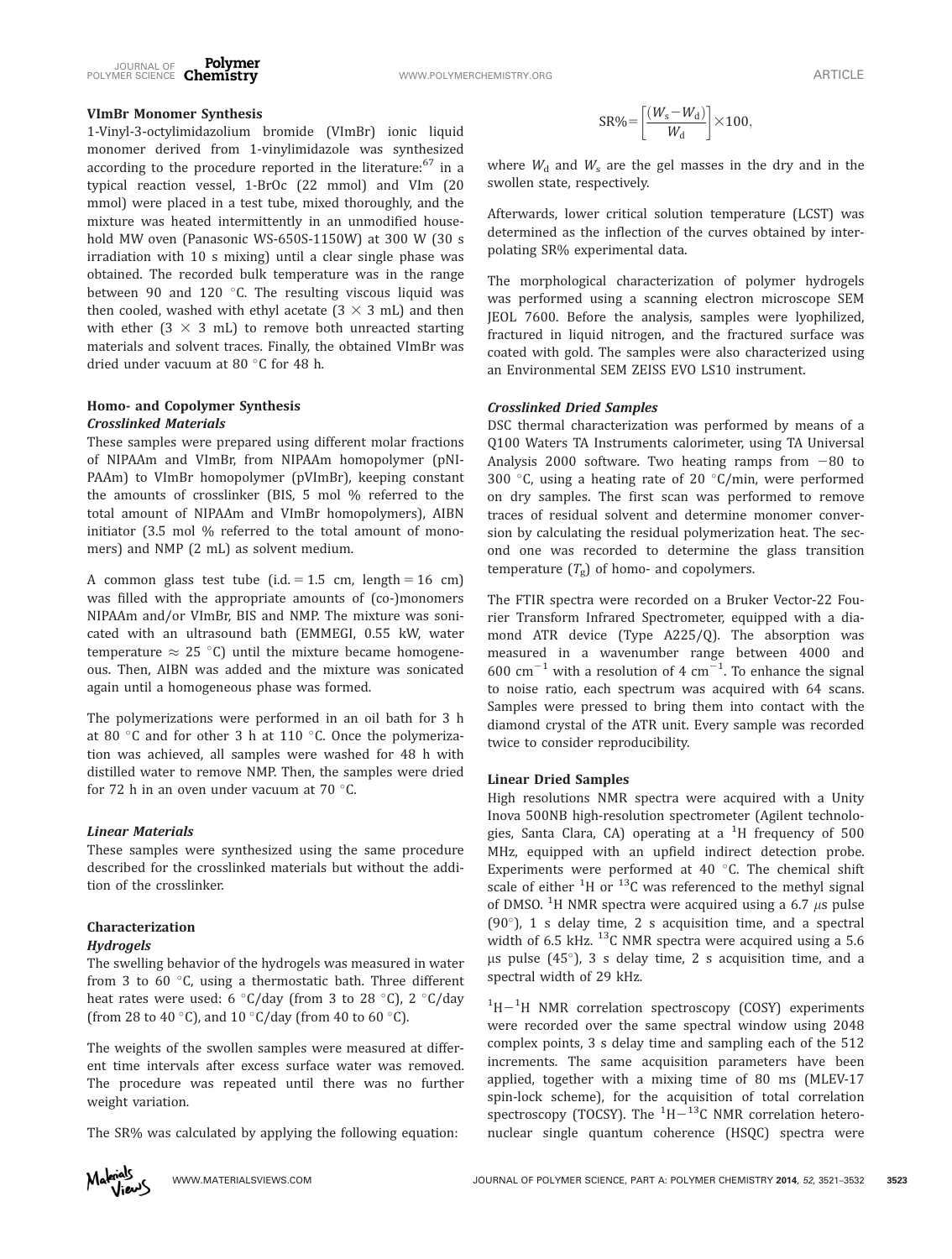

FIGURE 1 Swelling behavior and determination of the LCST for the homo- and copolymers of NIPAAm and VImBr with different molar ratios.

collected using 3 s delay time and a spectral window of 6.5 and 29 kHz for  $^1$ H and  $^{13}$ C, respectively, and sampling each of the 512 increments.

The overlapping bands observed in the region 48–52 ppm were decomposed using the Origin 7 (Microcal) software package. Gaussian functions were used throughout with the minimum number of component bands used for the fitting process. Other functions were also examined but the results were inferior. Line widths, intensities, and frequencies were allowed to vary in the iteration process until reproducible results were obtained with squared correlations  $(r^2)$  greater than 0.999.

## RESULTS AND DISCUSSION

The main object of this work was the synthesis and characterization of crosslinked polymer materials made from VImBr and/or NIPAAm. However, some of the corresponding linear polymers were also prepared to be studied by NMR spectroscopies in solution. If not indicated, we refer to the crosslinked polymer materials. When the discussion will be about the linear ones, it will be properly indicated.

First of all, VImBr monomer was synthesized according to the literature<sup>67</sup> (NMR in Supporting Information Fig. S1) and used as the comonomer of NIPAAm in the copolymer synthesis.

Initially, the time necessary for the hydrogels to get the swelling equilibrium in water at 22  $^{\circ}$ C was determined. It was found that the maximum SR% is reached after about 24 h.

Apart from the p(NIPAAm-co-VImBr) with 90 mol % NIPAAm, which exhibits the highest SR%, the swelling ratio of all the other polymers is roughly proportional to the NIPAAM:VImBr ratio; namely, it is higher in the materials containing the larger amounts of NIPAAm. In other words, the addition of VImBr results in an initial increase of the

swelling ratio and in its subsequent decrease. This behavior can be attributed to the double nature of VImBr, which is made of an ionic moiety (the cationic imidazolium ring) linked to a hydrophobic one (the octyl chain): the first is responsible for the increase of SR% at lower content, and the second for its decrease due to the larger hydrophobic character.

Figure 1 shows the swelling percentage of hydrogels as a function of temperature. It can be observed that there is a remarkable decrease of swelling as temperature augments. In particular, NIPAAm homopolymer exhibits an LCST around 30 $\degree$ C, which is in agreement with the value previously reported in the literature. $42$ 

The LCST is clearly visible in all the NIPAAm-containing samples. However, it is very sharp in the aforementioned p(NIPAAm-co-VImBr) with 90 mol % NIPAAm, while is less evident and occurs in a larger temperature range in all the other hydrogels. Moreover, the p(NIPAAm-co-VImBr) (90:10) hydrogels exhibit a significant shift of the LCST value, which reaches about 38  $^{\circ}$ C.

It is noteworthy that an analogous result was recently published by Seo et al. $66$  in the case of the NIPAAm-BVImBr copolymer. Indeed, also in that case the monomer ratio giving rise to the largest and sharpest LCST was 90:10. This could be ascribed to the optimal balance among hydrophilic and hydrophobic forces due to the addition of VImBr to the NIPAAm, thus imparting it new, interesting features.<sup>68</sup> In particular, the repulsion between the cationic units could be considered to increase LCST.<sup>66</sup> Moreover, as far as the extent of temperature range at which the LCST occurs, it is known that it strongly dependent on the copolymer microstructure and molar comonomer ratio, which in the present case differ from (co-)polymer to (co-)polymer.<sup>68-74</sup>

At variance, p(NIPAAm-co-VImBr) (25:75) is characterized by a shift of the critical solution temperature to lower values ( $<$ 10 °C). These findings suggest that the effect of the molar composition on the thermoresponsive behavior of the obtained hydrogels is particularly evident and can be tuned by varying the ratio between the monomers. It should be underlined that this is an uncommon case in which the presence of a second monomer influences the LCST of a NIPAAmbased polymer hydrogel in two opposite directions, that is, by lowering and by increasing it, as the monomer ratio varies in a proper way. Generally speaking, the possibility to tune the phase separation by the molecular architecture is an attractive challenge for advanced applications of polymer materials. In this case, it is also noteworthy that the LCST value of 38  $\degree$ C comprises the physiological temperature, a characteristic that is not typical of NIPAAm homopolymer and that might be of potential interest in biomedical field.

All dried samples were characterized by means of DSC. In particular, it was found that conversions were always almost quantitative, and  $T_{\rm g}$  values were dependent on the VImBr content in the copolymer (Fig. 2). As it can be seen, only one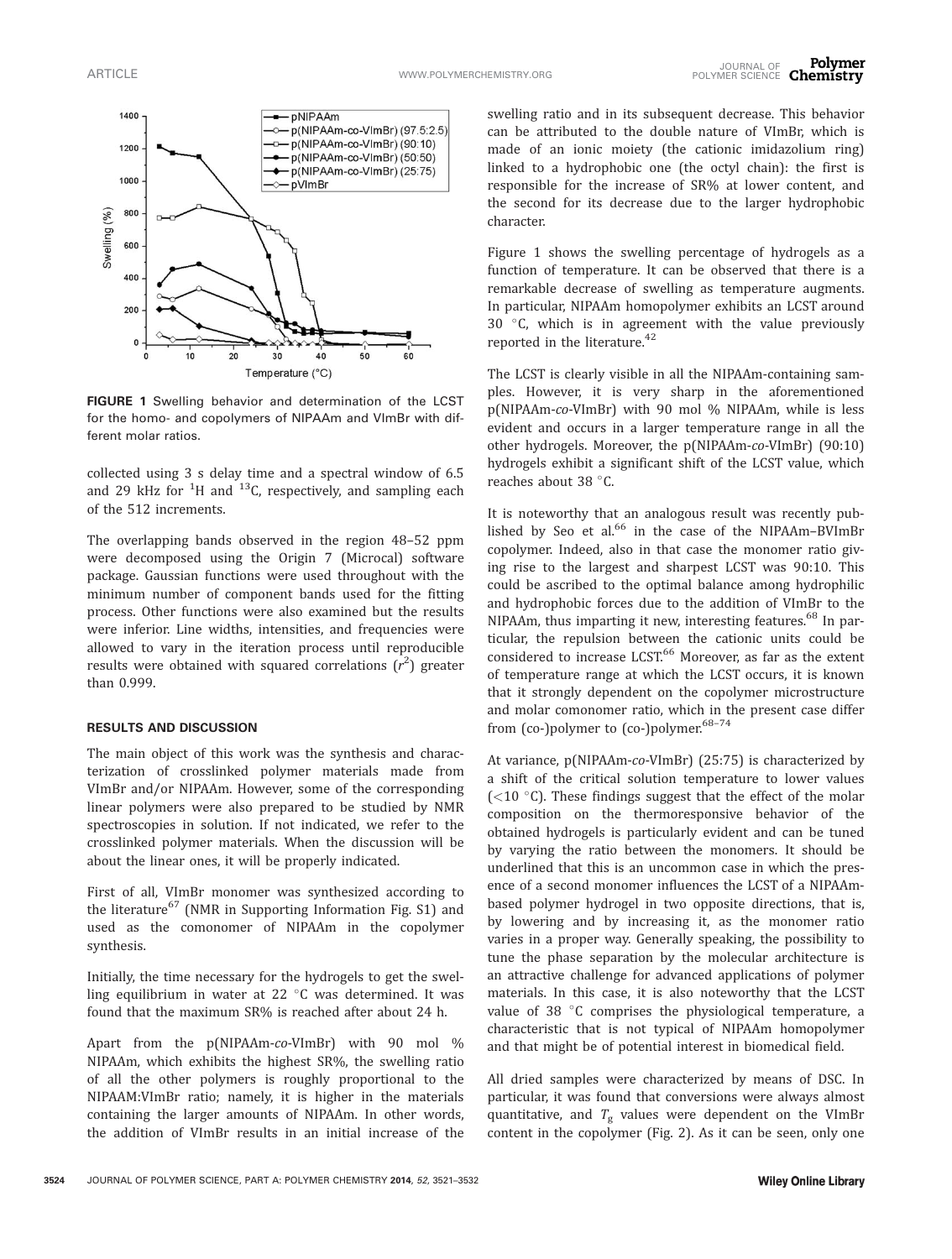

**FIGURE 2**  $T_g$  as a function of the VImBr amount.

 $T_{\rm g}$  value is exhibited by each sample, thus suggesting that VImBr and NIPAAm did not give rise to block copolymers but, more probably, to random or roughly alternate microstructures. Additionally,  $T_g$  values tend to decrease as the VImBr content increases, reaching the lowest value when the molar ratio is 50:50. For example, while the  $T_g$  value of pNI-PAAm was 155 °C, that of the p(NIPAAm-co-VImBr) (50:50) was  $5^{\circ}$ C only. This is probably due to the plasticizing effect that the VImBr long octyl chain exerts in the copolymer structures.75 However, for VImBr contents that are higher than 50 mol %,  $T_{\rm g}$  tends to increase again, up to 55 °C, which is the value found for the VImBr homopolymer. A possible explanation for this behavior can be the increased interactions among macromolecular chains due to the larger presence of ionic sites due to the VImBr units. It should be highlighted that this range includes the room temperature,



FIGURE 3 FTIR spectra of the synthesized homo- and copolymers with different molar compositions: (a) pNIPAAm, (b) p(NIPAAm-co-VImBr) (97.5:2.5), (c) p(NIPAAm-co-VImBr) (90:10), (d) p(NIPAAm-co-VImBr) (50:50), (e) p(NIPAAm-co-VImBr) (25:75), and (f) pVImBr.

thus indicating that, by properly choosing the monomer ratio, a glass or a rubber polymer material can be obtained.

It should be highlighted that this behavior is qualitatively in agreement with that of SR%, in which the balance between hydrophilic and hydrophobic characteristics plays a decisive role on the material properties.

Figure 3 shows the FTIR spectra of pNIPAAm, pVImBr, and the copolymers with different monomer molar ratios. NIPAAm homopolymer shows its characteristic stretching absorption band at 1640  $\text{cm}^{-1}$  attributed to amide I band (vibration mode which consists mainly of the  $C=0$  stretching), at 1542  $cm^{-1}$  attributed to amide II (mostly N-H in plane deformation), at 1459  $\rm cm^{-1}$  attributed to the coupled band of C-H and CH<sub>3</sub>, 1366–1386 cm<sup>-1</sup> attributed to the  $CH<sub>3</sub>$  bending mode.<sup>76</sup>

pVImBr is characterized by the presence of vibration bands at 1378, 1301, and 1160  $\text{cm}^{-1}$ , respectively.<sup>77</sup> In the case of the p(NIPAAm-co-VImBr) (50:50) copolymer, this shows: (i) one stretching absorption band of the amide I shifted to 1645 cm<sup>-1</sup>, while the amide II band is shifted to 1538 cm<sup>-1</sup> , (ii) the absence and shift of the band at 1164  $cm^{-1}$  when the VImBr molar fraction diminishes, and it is not present in the pNIPAAm gel.

Also, the presence of a band at 2855  $cm^{-1}$  in the copolymer spectra, which is not present in the NIPAAm homopolymer spectrum (due to the presence of the methylene groups of the octyl chain), confirms the successful copolymerization occurrence.

The FTIR spectrum of pNIPAAm in the range  $3100-3600$  cm<sup>-1</sup> shows a very broad band at 3450 cm<sup>-1</sup> and a broad band at 3289  $cm^{-1}$ . This latter is characteristic of N-H vibration, while the very broad band which appears at  $\sim$ 3400 cm<sup>-1</sup> is characteristic of O-H vibration of water molecules. This latter band is also characteristic of the FTIR spectra of pVImBr.<sup>76</sup> In the cases of p(NIPAAm-co-VImBr)'s, the band at 3289  $cm^{-1}$  shifts to lower frequency  $(3256 \text{ cm}^{-1})$  in the 50:50 copolymer, suggesting the involvement of the NH group in a weak hydrogen bond as confirmed also by the amide II shift. $78$ 

The morphological structures of NIPAAm and VImBr homopolymers and their copolymers with different molar proportions were investigated by SEM. Figure 4(a) shows the micrograph of pNIPAAm. From this image, it can be seen that this homopolymer shows its typical network structure characterized by the presence of well-defined pores. In contrast, Figure 4(b,c) depicts a cross-sectional SEM micrographs of pVImBr and the p(NIPAAm-co-VImBr) with a 90:10 molar ratio. They have a less defined structure, characterized by the presence of some irregular pores. Therefore, it can be concluded that VImBr does influence hydrogel structures, at least at this level. However, by taking into account the swelling behavior discussed above, no relation seems to exist between SR% and pore structure, thus confirming what we already observed in our previous work. $^{79}$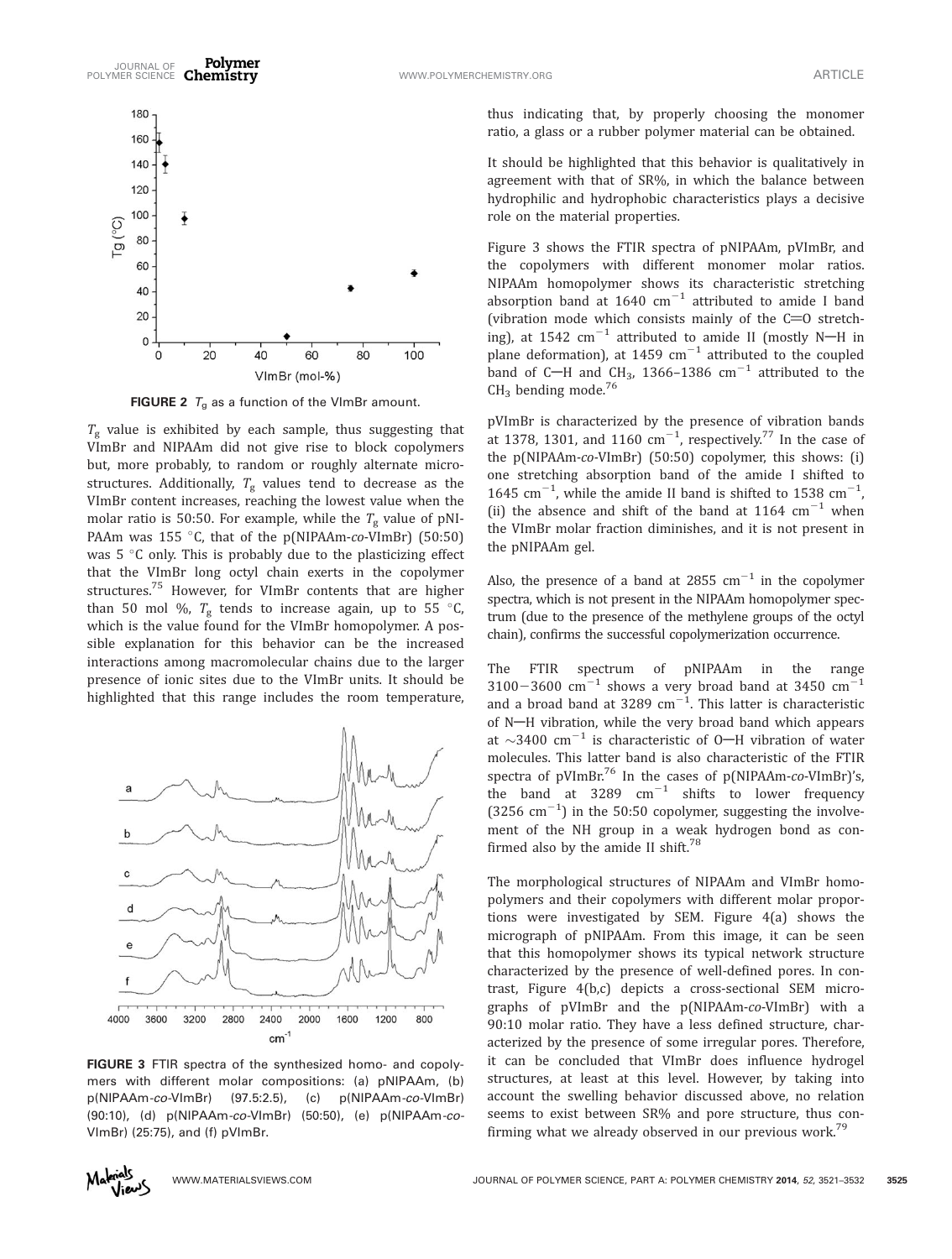

FIGURE 4 SEM micrographs of: (a) NIPAAm homopolymer, (b) VImBr homopolymer, and (c) p(NIPAAm-co-VImBr) (90:10). Scale bars are  $10 \mu m$ .

To have a better polymer characterization, the  $^{1}$ H and  $^{13}$ C NMR spectroscopies in liquid phase were exploited. To do this, non-crosslinked, linear homo- and copolymers having the same monomer composition of the crosslinked ones were prepared. The following discussion refers to these samples. The <sup>1</sup>H and <sup>13</sup>C NMR spectra of NIPAAm monomer and pNIPAAm are shown in Figures 5 and 6, and the corresponding data are reported in Table 1.

The resonances of the olefin protons, in the range between 5 and 7 ppm, are very clear in the monomer and totally disap-



FIGURE 5<sup>1</sup>H NMR of NIPAAm monomer and linear pNIPAAm.

pear in the polymer. In this latter spectrum, the new broad signals at  $1.98$  ppm are assigned to the CH(c), and the two broad signals between 1.2 and 1.7 ppm are assigned to the CH(d) protons of the polymer backbone (Fig. 5). These results are in good agreement with what already reported in the literature<sup>80</sup> and confirm the homopolymerization of NIPAAm. The signals at 3.83 ppm and 1.09 ppm in the homopolymer are attributed to the CH(b) and the two methyl groups, respectively. The NH signal resonates at 7.81 ppm in the NIPAAm monomer and between 6.6 and 7.8 ppm in the pNIPAAm.

In the case of the  $^{13}$ C NMR characterization, it can be inferred that the resonances of the olefin carbon in the monomer are in the region between 124 and 133 ppm, but disappear in the polymer spectrum (Fig. 6).



FIGURE 6<sup>13</sup>C NMR of NIPAAm monomer and linear pNIPAAm.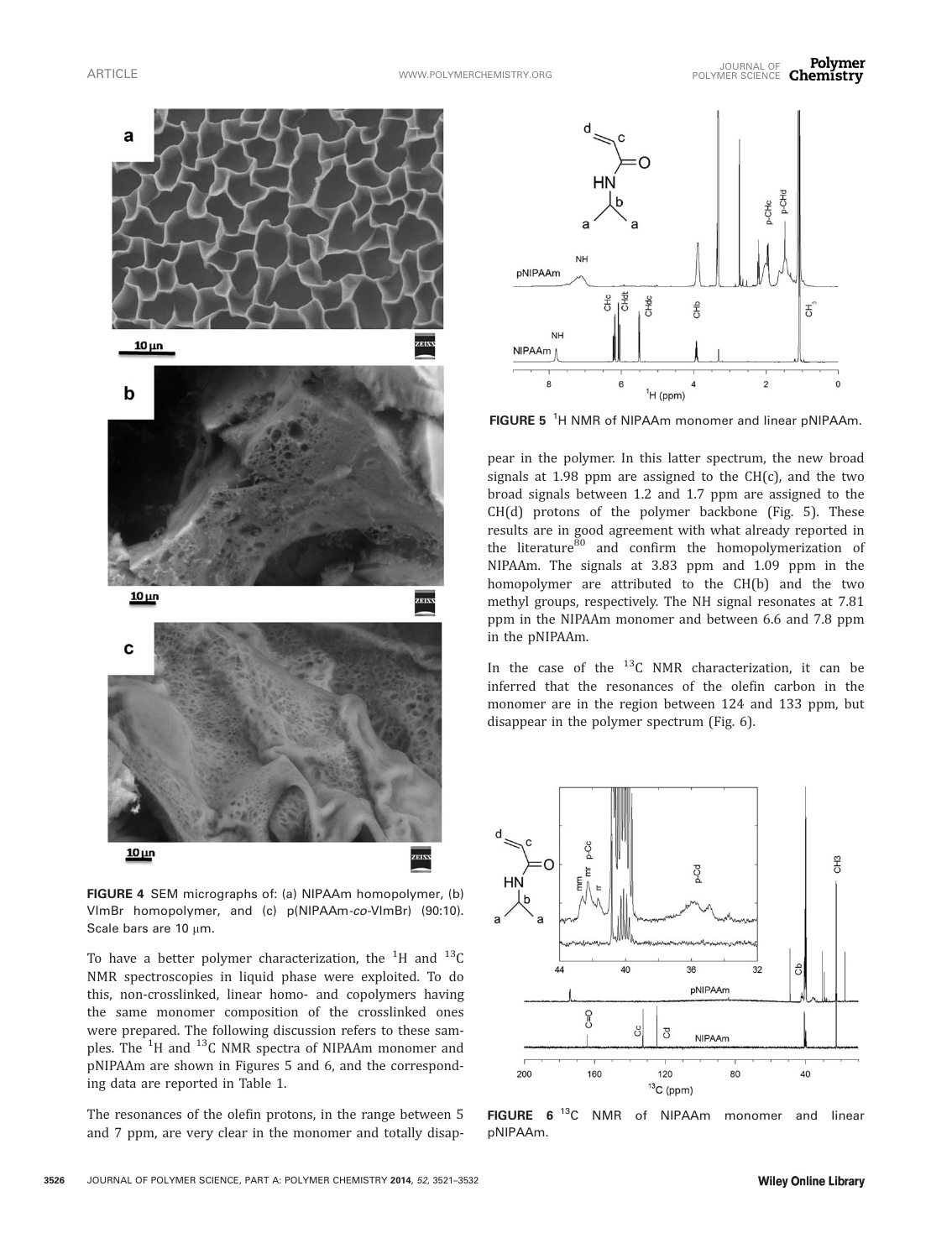TABLE 1<sup>1</sup>H and <sup>13</sup>C NMR: NIPAAm Monomer and Linear pNI-PAAm Data

|                      | <b>NIPAAm</b> |             | pNIPAAm            |             |
|----------------------|---------------|-------------|--------------------|-------------|
| <b>Bond</b>          | $H$ (ppm)     | $13C$ (ppm) | $\mathrm{H}$ (ppm) | $13C$ (ppm) |
| $N$ –CH <sub>3</sub> | 1.08          | 22.68       | 1.09               | 22.70       |
| $N$ –CH <sub>b</sub> | 3.95          | 40.81       | 3.83               | 40.78       |
| $N$ –CH $c$          | 6.20          | 132.66      | 1.98               | $41 - 43$   |
| N-CH(dtrans)         | 6.06          | 124.70      | $1.2 - 1.7$        | $33 - 37$   |
| $N$ –CH $(dcis)$     | 5.51          | 124.70      | $1.2 - 1.7$        | $33 - 37$   |
| NΗ                   | 7.81          |             | $6.6 - 7.8$        |             |
| N $-c=0$             |               | 163.95      |                    | 173.3       |

In Figure 6, the signal of the  $C(c)$  in the homopolymer, attributed by the HSQC spectrum, was found in the range between 41 and 43 ppm, and the C(d) signals at about 33 and 37 ppm. Both carbon groups show stereochemical sensitivity, the C(c) carbon resonances have been attributed by Hirano et al.<sup>81</sup> to the syndiotactic triad  $rr = 42.63$  ppm, the heterotactic triad  $rm = 42.3$  ppm, and the isotactic triad  $mm = 41.6$  ppm.

In addition, in Figure 6, it is observed that the aliphatic C(b) carbon signals are peaked at 40.81 ppm in the monomer and at 40.78 ppm in the homopolymer. Additionally, the  $CH<sub>3</sub>$ carbon signal has been found at 22.68 ppm and 22.70 ppm, respectively.

The obtainment of VImBr homopolymer was confirmed by  $1$ <sup>1</sup>H and  $13$ C NMR analysis and their data are reported in Table 2. The spectra of these results are shown in Figures 7 and 8.

TABLE 2<sup>1</sup>H and <sup>13</sup>C NMR: VImBr Monomer and Linear pVImBr Data

|                  | VlmBr     |             | pVImBr           |             |  |
|------------------|-----------|-------------|------------------|-------------|--|
| Bond             | $H$ (ppm) | $13C$ (ppm) | $^1$ H (ppm)     | $13C$ (ppm) |  |
| a                | 0.91      | 14.84       | 0.91             | 14.60       |  |
| $\mathsf{b}$     | 1.32      | 22.80       | 1.26             | 22.52       |  |
| C                | 1.36      | 26.40       | 1.31             | 26.29       |  |
| d                | 1.33      | 29.23       | 1.29             | 28.98       |  |
| e                | 1.30      | 29.38       | 1.24             | 31.88       |  |
| f                | 1.32      | 29.91       | 1.31             | 32.11       |  |
| g                | 1.92      | 29.16       | 1.84             | 29.43       |  |
| h                | 4.29      | 49.72       | 4.18             | 50.48       |  |
| i                | 8.05      | 124.21      | 7.7 broad        | 123         |  |
| ı                | 8.33      | 120.10      | 7.9 broad        | 120         |  |
| m                | 9.77      | 136.22      | 9.73             | 136         |  |
| n                | 7.40      | 130.41      | 4.81, 4.66, 4.48 | 52.8-55.8   |  |
| o (trans)        | 6.06      | 109.56      | $2.3 - 3.2$      | $38 - 40$   |  |
| o ( <i>cis</i> ) | 5.48      | 109.56      | $2.3 - 3.2$      | $38 - 40$   |  |

The comparative analysis of  ${}^{1}H$  NMR spectra of VImBr monomer and homopolymer indicates some significant changes in the chemical shifts of the imidazole ring and the olefinic protons signals around 5.2 and 7.7 ppm. The signals at 0.91, 1.30–1.32, 1.92, and 4.29 ppm are attributed to the aliphatic chain of the VImBr, as labeled in the spectrum (Fig. 7 and Table 2). It can be noted that the resonances of the olefinic protons in the monomer disappear in the polymer, and that the new broad signals in the range between 2.3 and 3.2 ppm are attributed to the CH(o) group of the macromolecular backbone and the splitted signals  $(mm = 4.81$  ppm,  $mr = 4.66$  ppm, and  $rr = 4.49$  ppm triads) are attributed to the CH(n) of this chain. $82$ 

The assignment of the  $^{13}$ C NMR signals of VImBr monomer, attributed by the HSQC sequence (Supporting Information Fig. S2), is shown in Figure 8. The aliphatic carbons  $C(a)$ - $C(g)$  of the VImBr monomer resonate in the region between 14 and 30 ppm; nevertheless, the C(h) signal is at 49.72 ppm. This latter, which is broader in the VImBr homopolymer spectrum, moves to 50.48 ppm. The other signals of the aliphatic chain are broadened and show small shifts, as it is reported in Table 2. The  $^{13}$ C NMR signals of the imidazole ring in the monomer are found at 124.21 ppm for the  $C(i)$ , 120.10 ppm for the  $C(i)$ , and at 136.22 ppm for the C(m). In the case of the VImBr homopolymer, these signals are very broad and resonate at 123 ppm, 120 ppm, and 136 ppm, respectively. In addition, the signals of the olefin carbons in the monomer are at 130.41 ppm for the C(n) and 109.56 ppm for the C(o), respectively. In the VImBr homopolymer, the signal of C(n) resonates in the range between 52.5 and 55.8 ppm, while the C(o) between 38 and 40 ppm, overlapped with the signal of DMSO, attributed by HSQC sequence.

The <sup>1</sup>H NMR spectra of the linear p(NIPAAm-*co-*VImBr) with different molar compositions are shown in Figure 9. As expected, the  $1H$  NMR spectrum of the copolymer sample with largest NIPAAm amount (90:10) looks very similar to that of the NIPAAm homopolymer. The main difference is the appearance of a new signal at 3.67 ppm, besides the one at 3.83 ppm, attributed to CH(b) of the aliphatic chain in the NIPAAM homopolymer. The signal at 3.67 ppm cross peaks with the  $CH_3$  signals in the COSY map and is attributed to the CH(b) of the aliphatic chain of the NIPAAm unit (Supporting Information Fig. S3). The shift is attributed to compositional dependence of the CH(b) group of NIPAAm in the copolymer (90:10); indeed, the VImBr units result to be comprised between NIPAAm segments, thus giving rise to the shift of its signal, thus confirming that the copolymer microstructure is not characterized by the presence of VImBr blocks. The COSY map shows a cross peak between the signal at 4.31 and that at 1.87 ppm, which are attributed to  $CH(h)$  and  $CH(g)$  of the VImBr unit.

Conversely, the spectrum of the p(NIPAAm-co-VImBr) (25:75) shows features that are similar to that of the VImBr homopolymer, with several differences due to the presence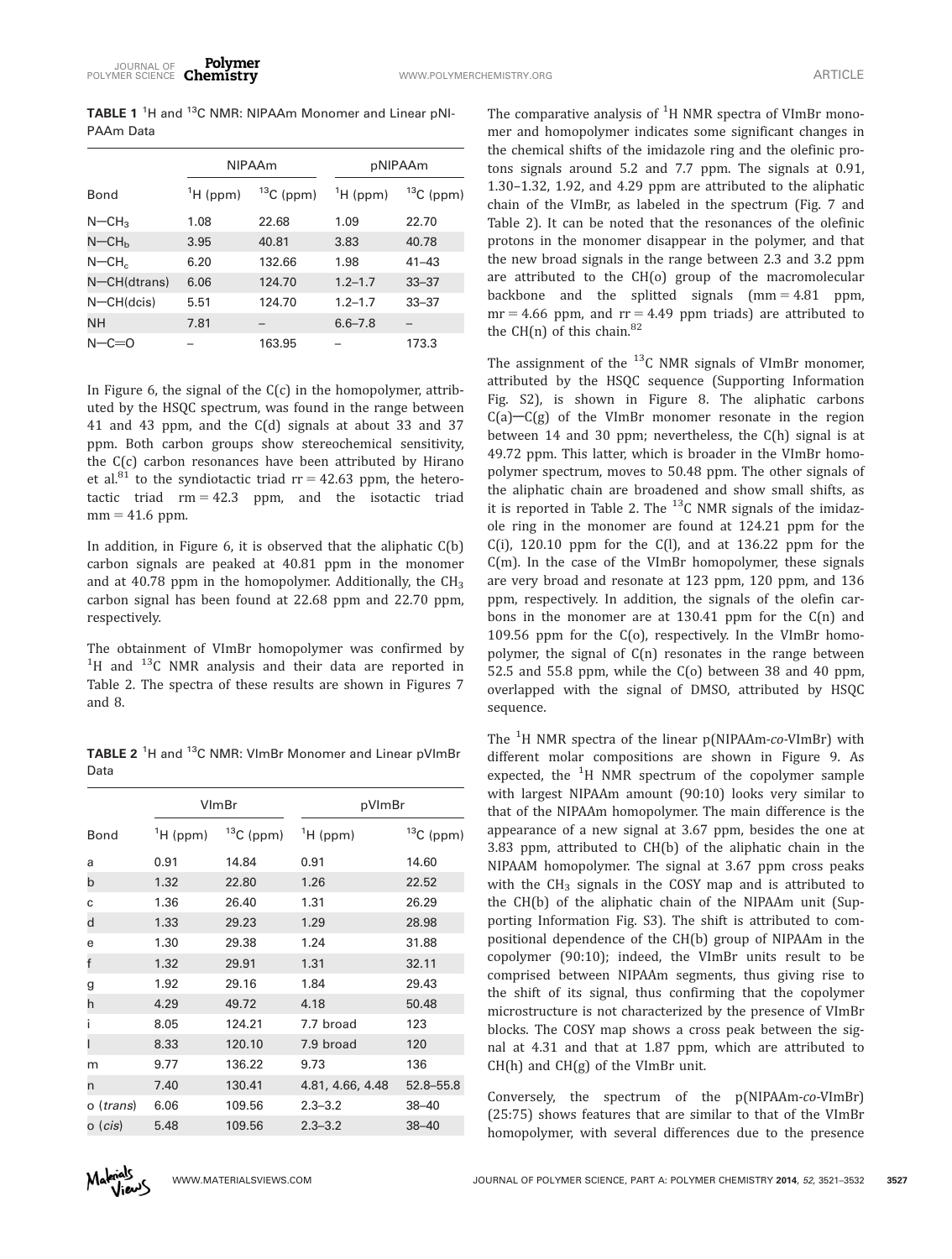

FIGURE 7<sup>1</sup>H NMR of VImBr monomer and linear pVImBr.

of the NIPAAm. For example, the CH(b) signal of the NIPAAm aliphatic group at 3.86 ppm is not present. In place of it, two new signals appear at 3.77 and 3.59 ppm which both cross peak with the  $CH_3$  of the NIPAAm at 1.09 ppm. The signals are attributed to the CH(b) and indicate the complete incorporation of NIPAAm between the VImBr segments. Moreover, the signals at 1.59 ppm and 1.44 ppm, assigned to the CH(d) protons of the NIPAAm homopolymer backbone, are not present; this is a clear indication of the absence of NIPAAm blocks. This finding, together with the already discussed lack of VImBr blocks, confirms that random or roughly alternate copolymers have been prepared.

A broad shoulder in the range between 1.9 and 2.3 ppm that cross peaks in the TOCSY map with the broad signals in the range between 4.32 and 3.90 ppm of the CH(n) group of the



FIGURE 8<sup>13</sup>C NMR of VImBr monomer and linear pVImBr.



FIGURE 9<sup>1</sup>H NMR of (NIPAAm:VImBr) copolymers with different molar compositions. (a) p(NIPAAm-co-VImBr) (90:10), (b) p(NIPAAm-co-VImBr) (50:50), and (c) p(NIPAAm-co-VImBr) (25:75). \* pNIPAAm CH<sub>2</sub>(d) e CH(c); pVImBr CH<sub>2</sub>(n).

VImBr unit is also present (Supporting Information Fig. S4). In addition, the signals of these CH(n) backbone groups are present at 4.83, 4.52, and 4.31 ppm.

This would suggest that the signal between 1.9 and 2.3 ppm may be attributed to the CH(o) of the VImBr backbone units. In the same range, also the CH(c) and CH(d) of the NIPAAm backbone units are present.

In the case of p(NIPAAm-co-VImBr) (50:50), the proton spectrum shows several differences when it is compared with the previous copolymers having different compositions. For instance, the broad proton signals comprised between 2.5 and 2.9 ppm, attributed to the CH(o) backbone group, are still present as well as the signals at 4.83 and 4.52 ppm, and a broad signal, overlapped with the CH(d) of the NIPAAm, in the range between 4.4 and 3.9 ppm, attributed to the  $CH(n)$ backbone group of the VImBr homopolymer. Besides, the signal that appears among 4.4 and 3.9 ppm shows a cross peak with the signals at 2.1 and 1.8 ppm in the COSY map, attributed to the CH(o) of the VImBr. These last signals are more intense with respect to that observed in the p(NIPAAm-co-VImBr) (25:75) sample. As far as the broad signal among 2.5 and 2.9 ppm (which cross peaks with the signals at 4.83 and 4.52 ppm) is concerned, this suggests the presence of some VImBr blocks as a consequence of the high VImBr content. In addition, the CH(b) signal of the aliphatic group of NIPAAm, which is found at 3.86 ppm, is still missing. In place of it, two new signals appear at 3.66 and 3.81 ppm, respectively, which cross peak with the  $CH<sub>3</sub>$  groups in the COSY map. Finally, the signals between 1.16 and 1.71 ppm, attributed to the backbone CH(d) of the pNIPAAm, are still missing.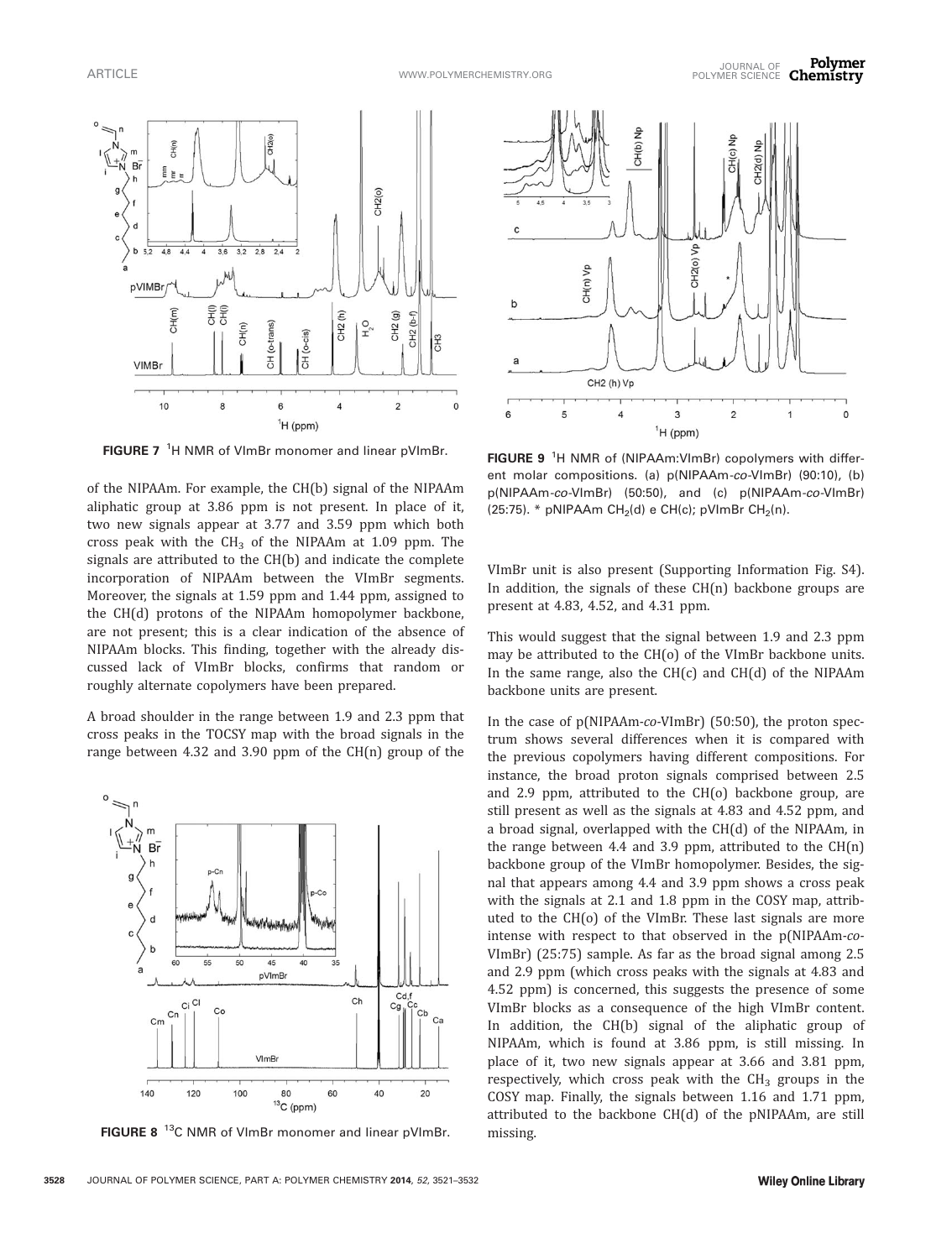As a general remark, it can be highlighted that NIPAAm and VImBr copolymers are characterized by a strong alternating tendency. However, while VImBr gives rise to some blocks, this is not the case for NIPAAm, thus suggesting that the former is characterized by higher reactivity ratios. This finding is in agreement with what already reported in literature for an analogous copolymerizing system.<sup>83</sup>

In the p(NIPAAm-co-VImBr) (50:50) sample, the signal of the NH group is shifted to  $7.5-8.3$  ppm overlapped with the signals of C(i) and C(l) of the imidazolium ring, while the same signal is at 6.6 and 7.8 ppm in the pNIPAAm. This suggests the involvement of the NH group in a weak hydrogen bond, as confirmed also by the FTIR spectra analysis.

The <sup>13</sup>C NMR spectra of the copolymers are shown in Figure 10. The main differences observed in the p(NIPAAmco-VImBr) (90:10) spectrum respect to that of the NIPAAm homopolymer are the presence of a new signal at 49.58 ppm and the broad signals comprised between 57 and 60 ppm (Fig. 10).

The signal at 49.58 ppm is attributed, by the HSQC map (Supporting Information Fig. S5), to the VImBr carbon C(h); the spectrum is better pointed out in Figure 11. The broad signals around 57 and 60 ppm, pointed out in Figure 10, are attributed to C(n) carbon of VImBr. The C(c) of NIPAAm result shifted to upfields and it is partially overlapped with the DMSO signal, the C(d) signal is spread in the range comprised among 33.1 and 38.5 ppm.

The  $^{13}$ C NMR spectrum of the p(NIPAAm-co-VImBr) (25:75) shows few differences with respect to that of the VImBr homopolymer. The most evident are the signal at 50.02 ppm, attributed to the C(h) of the VImBr, and the appearance of the signals between 51 and 59 ppm in the copolymer, which is attributed to C(n) carbons. In particular, these latter signals are larger than that observed in the homopolymer. The C(c) and C(d) signals of NIPAAm result overlapped with that of DMSO. The 13C NMR spectrum of the copolymer p(NIPAAm-co-VImBr) (50:50) exhibits features similar to the other compositions: the signals appear broad and generally show differences in the shape and the chemical shift of the backbones of VImBr and NIPAAm.

In general, it is observed that most of the carbon signals are dependent on the comonomer composition. For example: (i) the signal at 50.02 ppm, which is attributed to the C(h) of the VImBr homopolymer, appears between: (a) 50.2 and 49.6 ppm in the p(NIPAAm-co-VImBr) (25:75), (b) 50.2 and 49.5 ppm in the p(NIPAAm-co-VImBr) (50:50), and (c) 49.8 and 49.4 ppm in the p(NIPAAm-co-VImBr) (90:10); (ii) the signals comprised between 52.8 and 56.0 ppm, attributed to the C(n) of the VImBr homopolymer, appear among: (a) 52.8 and 58.42 ppm in the p(NIPAAm-co-VImBr) (25:75), (b) 53.94 and 58.93 ppm in the p(NIPAAm-co-VImBr) (50:50), and (c) 57.3 and 59.56 ppm in the p(NIPAAm-co-VImBr)  $(90:10)$ ; (iii) the signal attributed to the  $C(0)$  of the VImBr homopolymer is found to be partially overlapped with the



FIGURE 10<sup>13</sup>C NMR of (NIPAAm:VImBr) copolymers with different molar compositions. (a) p(NIPAAm-co-VImBr) (90:10), (b) p(NIPAAm-co-VImBr) (50:50), and (c) p(NIPAAm-co-VImBr) (25:75).

signal of DMSO. From the HSQC maps, it has been found that this signal is shifted to downfields when the NIPAAm amount increases in the copolymers; (iv) the signals of the C(c) group in the NIPAAm homopolymer are found in the range between 41 and 43 ppm. A shift of these signals towards upfields is observed when the VImBr amount increases; however, it is partially overlapped with the signal of DMSO; lastly, (v) the signal of the C(d) group in the NIPAAm homopolymer, comprised between 37.1 and 34.1 ppm, is shifted towards downfields. As previously observed, this signal is partially overlapped with the signal of DMSO, which has the same behavior found in the copolymer signals when the VImBr amount increases.



FIGURE 11 Expanded <sup>13</sup>C NMR of (NIPAAm:VImBr) copolymers with different molar compositions.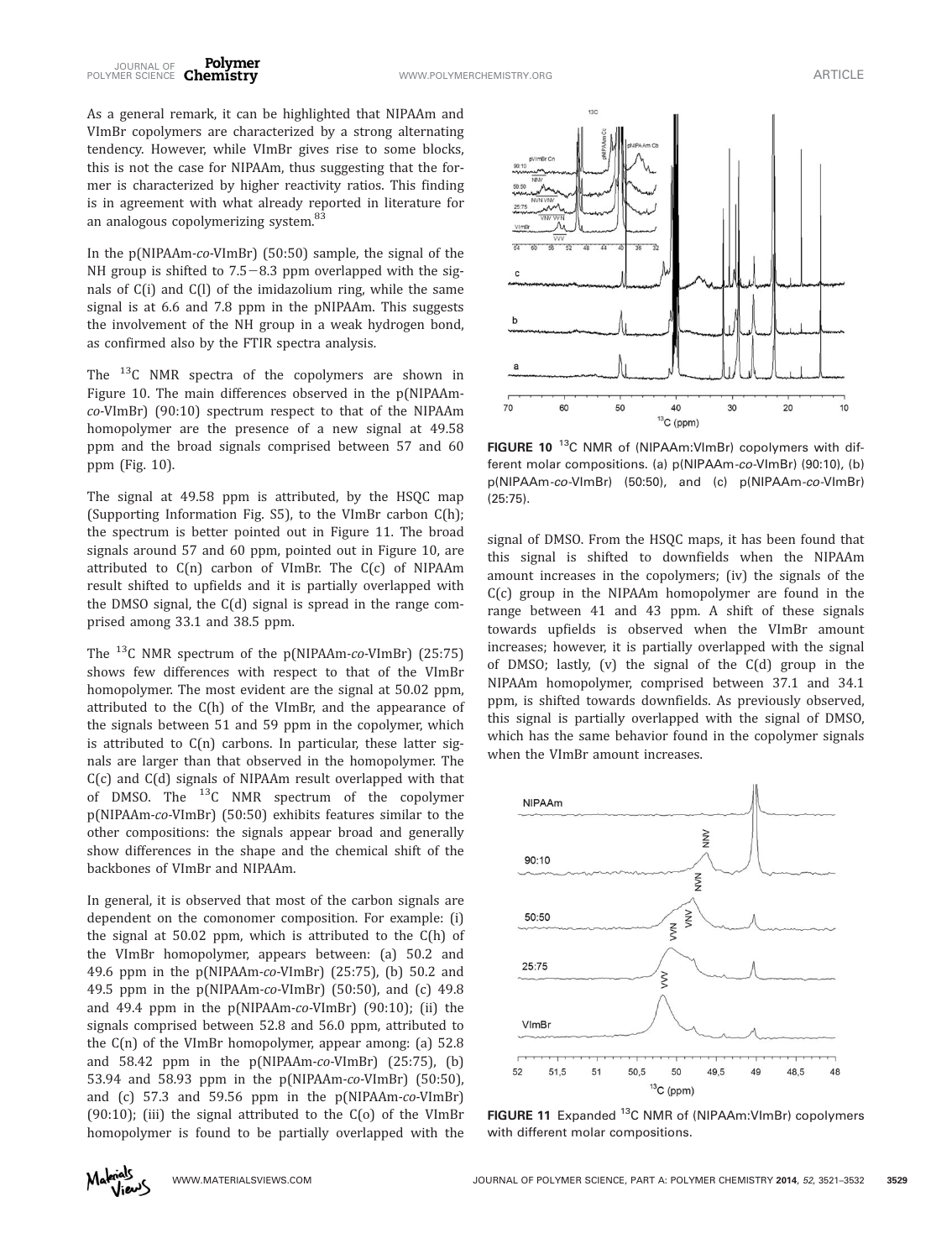Furthermore, as it can be inferred from the  $^{13}$ C NMR spectra, the signals of the VImBr and NIPAAm backbone units into the copolymer are dependent on the compositional sequence as well as the C(h) signal of VImBr. These results allow for a quantitation of the triads of the copolymers with different molar compositions. However, the only signal dependent on the composition that allows this analysis under the current experiments, due to the very broad signals owing to the presence of different types of monomer sequences, is the C(h) signal of VImBr.

The expanded region of the  $^{13}$ C NMR spectra of the C(h) carbon in the VImBr with different mole fractions of VImBr (V) and NIPAAm (N) and the corresponding homopolymers is shown in Figure 11. The C(h) signals resonating at 50.16 ppm shift to upfields and exhibit complex pattern of overlapped signals, which can be ascribed to composition sensitivity of the C(h) group, with increase in the N content in the copolymer. The complex overlapping can be resolved by the application of band component analysis. The  $^{13}$ C signals of the p(NIPAAm-co-VImBr) (90:10), p(NIPAAm-co-VImBr) (50:50), and p(NIPAAm-co-VImBr) (25:75) were fitted with three overlapping bands (Supporting Information Fig. S6). The overlapped band components in the p(NIPAAm-co-VImBr) (25:75) were found at 50.17, 50.06, and 49.81 ppm and are assigned to VVV (8%), VVN (69%), and NVN (23%) triads, respectively. Similarly, the overlapped band components in the p(NIPAAm-co-VImBr) (50:50) were found at 50.07, 49.83, and 49.62 ppm and assigned to VVN (32%), NVN (60%), and NNV (7%), respectively. The overlapped band components in the p(NIPAAm-co-VImBr) (90:10) were fitted with two bands at 49.83 and 49.62 ppm and might be assigned to NVN and NNV triads, respectively.

Finally, Figure 12 shows the  ${}^{1}$ H NMR signal intensity as a function of temperature. In all cases, the integrated area of the strongest resonance, that is, the methyl protons of the NIPAAm units, is evaluated. The spectra are normalized to compensate the differences in the acquisition conditions. Thus, the signal level is proportional to the NIPAAm unit amount. As can be seen, a sharp intensity decrease was found as temperature rose, thus confirming the LCST occurrence already discussed in the case of crosslinked materials. In this case, the phenomenon can be observed because of the precipitation of the polymer and its consequent removal from the solution, which results in a corresponding decrease of the NMR signal. Moreover, the already observed dependence of the LCST value on the (co)polymer composition is also confirmed by these data.

For example, the <sup>1</sup>H NMR signal of NIPAAm homopolymer sample exhibits a markedly decrease at around 30  $^{\circ}$ C, which is a value that is close to that reported in the literature.<sup>42,79,84,85</sup> The same tendency was also observed for the p(NIPAAm-co-VImBr) (97.5:2.5), which reveals that the introduction of VImBr does not influence the LCST, at least at this low amount.



FIGURE 12<sup>1</sup>H NMR signals (integral of the methyl proton resonance) of NIPAAm homopolymer  $(\sim1.2$  ppm) and (NIPAAm:-VImBr) copolymers as a function of the temperature in  $D_2O$ . NIPAAm homopolymer (○), p(NIPAAm*-co-*VImBr) (97.5:2.5) (◇), and p(NIPAAm-co-VImBr) (90:10) ( $\square$ ). Heating rate was 1 °C every 30 min.

Finally, it is also observed that at a given p(NIPAAm-co-VImBr) molar composition (90:10), the methyl signal of NIPAAm shows a marked decrease at about 33  $^{\circ}$ C. In addition to the methylene group content, the location of the group within the monomer structure influences the LCST behavior of the copolymer.

#### **CONCLUSIONS**

Herein, we have reported the synthesis of different homopolymers and copolymers of NIPAAm and VImBr by the radical polymerization process. Both linear and crosslinked materials were prepared. These latter were characterized in terms of swelling behavior in water in the form of hydrogels and as dried samples using FTIR, SEM, and DSC analyses. Furthermore, an extensive use of NMR spectroscopy was done on the corresponding non crosslinked, linear samples. The effective copolymerization of VImBr with NIPAAm was confirmed by NMR, FTIR analyses, and by the peculiar characteristics in term of swelling behavior and  $T_{g}$ .

It was found that both the swelling behavior and the glass transition depend on the monomer ratio. Namely, at relatively low VImBr content, the ionic nature of the imidazolium moiety contributes to increasing the hydrophilic character of the NIPAAm-containing copolymer material, which results in a larger SR%. However, when the amount of VImBr is larger, its hydrophobic character, due to the long octyl chain, prevails, thus resulting in a subsequent decrease of the amount of swelling. As far as the glass transition temperature is concerned, the presence of the flexible octyl chain in the VImBr unit initially results in a plasticizing effect of the copolymer but, at largest content, probably because of the increased ionic interactions among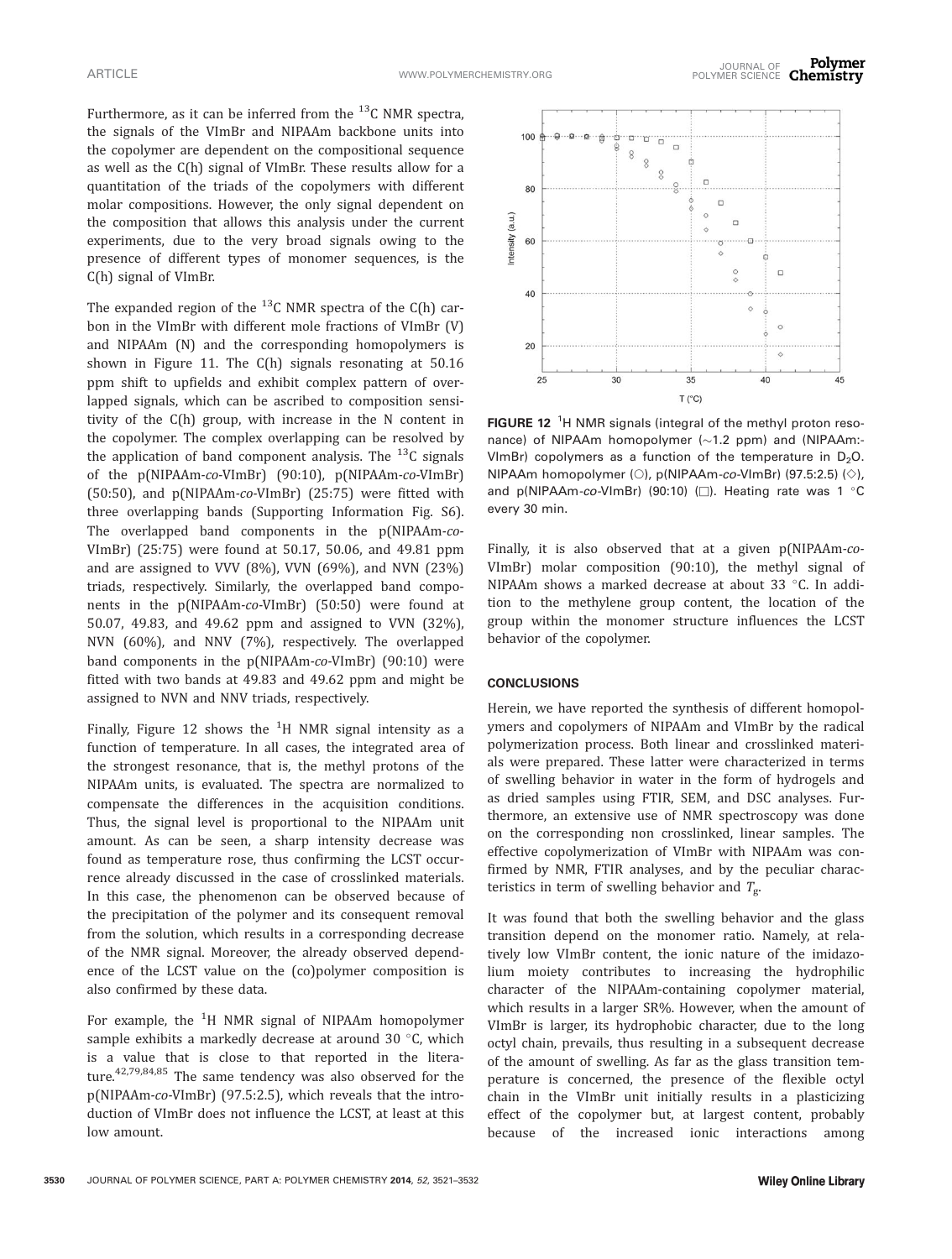macromolecular chains due to the presence of ionic ring, it gives rise to an increase of glass transition temperature up to that of the VImBr value.

Moreover, LCST values of hydrogels undergo a significant change, which was demonstrated to be dependent on the VImBr content into the hydrogel structure. Namely, the critical solution temperature goes from less than  $10^{\circ}$ C up to about 38 °C. As, the typical polyNIPAAm LCST is located at  $30-32$  °C, it is evident that the addition of the second monomer allowed us to tune this value, which can now be ranged from values that are lower to values that are higher than that of the homopolymer. Moreover, it is worthy to note that the new range includes now also the physiological one, which is generally not interested by the transition. Moreover, from morphological studies, performed by means of SEM, it has been demonstrated that the insertion of VImBr in the copolymers does have an effect into the hydrogel structure. Namely, hydrogel micrographs demonstrate a more regular network structure as VImBr content decreases.

It should also be underlined that VImBr exerts a dramatic effect on the glass transition temperature. Apart from what mentioned above in qualitative terms, it has been observed that by adding a proper amount of this second monomer,  $T_g$ values can be allowed to range from  $155$  to  $5$  °C. These values are higher and lower of the room temperature, thus indicating that the resulting copolymer maybe in the glass or in the rubber state, as the VImBr varies.

As far as the spectroscopic analysis is concerned, FTIR spectra of the copolymers exhibit a significant change with respect to those of NIPAAm and VImBr homopolymers. Mainly, the shift change in the  $N-H$  bands suggests the involvement of the amido group in a weak hydrogen bond.

Finally, from  $^{1}$ H and  $^{13}$ C NMR characterization it has been demonstrated that the copolymers signals change between monomers and homopolymers. Furthermore, the incorporation of the IL into NIPAAm structure alters the signals creating diverse copolymers microstructures, depending on the molar composition between them. Besides, it has been demonstrated that none of the monomers has the tendency to give rise to blocks. At variance, an alternating tendency was found, which suggests that the reactivity monomer ratios are less than unity. However, to define more accurately the microstructure of the synthesized copolymers, and determine the actual reactivity ratio values, other experiments are currently underway and will be presented in a future work.

#### ACKNOWLEDGMENTS

Javier Illescas is grateful to the Consejo Nacional de Ciencia y Tecnología (CONACyT) for his postdoctoral research grant. The authors also thank the Italian Ministry of University and Scientific Research for financial support.

#### REFERENCES AND NOTES

1 Ionic Liquids in Synthesis, P. Wasserscheid, T. Welton, Eds.; Wiley: Weinheim, 2003, Chapter 3, pp 41–118.

2 I. P. Vasile, C. Hardacre, Chem. Rev. 2007, 107, 2615–2665.

3 P. Kubisa, Prog. Polym. Sci. 2004, 29, 3-12.

4 U. Domansko, A. Rekawek, J. Sol. Chem. 2009, 38, 739–751.

5 C. P. Mehnert, Chem. Eur. J. 2005, 11, 50–56.

6 M. Armand, F. Endres, D. R. MacFarlane, H. Ohno, B. Scrosati, Nat. Mater. 2009, 8, 621–629.

7 M. C. Buzzeo, R. G. Evans, R. G. Compton, Chem. Phys. Chem. 2004, 5, 1106–1120.

8 Electrochemical Aspects of Ionic Liquids, H. Ohno, Ed.; Wiley Interscience: New York, 2005, p. 408.

9 C. Roosen, P. Müller, G. Lasse, Appl. Microbiol. Biotechnol. 2008, 81, 607–614.

10 J. Dupont, J. D. Scholten, Chem. Soc. Rev. 2010, 39, 1780-1804.

11 A. Mariani, D. Nuvoli, V. Alzari, M. Pini, Macromolecules 2008, 41, 5191–5196.

12 D. Nuvoli, L. Valentini, V. Alzari, S. Scognamillo, S. Bittolo-Bon, M. Piccinini, J. Illescas, A. Mariani, J. Mater. Chem. 2011, 21, 3428–3431.

13 J. Yuan, M. Antonietti, Polymer 2001, 52, 1469-1482.

14 O. Green, S. Grubjesic, S. Lee, M. A. Firestone, J. Macromol. Sci. Part C: Polym. Rev. 2009, 49, 339-360.

15 M. D. Green, T. E. Long, J. Macromol. Sci. Part C: Polym. Rev. 2009, 49, 291–314.

16 A. Pinkert, K. N. Marsh, S. Pang, M. P. Staiger, Chem. Rev. 2009, 109, 6712–6728.

17 D. M. Haddleton, T. Welton, A. J. Carmichael, In Ionic Liquids in Synthesis, 2nd ed.; P. Wasserscheid, T. Welton, Eds.; Wiley: Weinheim, 2008, Chapter 7, pp. 319–335.

18 J. Lu, F. Yan, J. Texter, Prog. Polym. Sci. 2009, 34, 431-448.

19 J. Salamone, S. Israel, P. Taylor, B. Snider, Polymer 1973, 14, 639–644.

20 H. Ohno, Macromol. Symp. 2007, 249–250, 551–556.

21 R. Marcilla, J. A. Blazquez, J. Rodriguez, J. A. Pomposo, D. Mecerreyes, J. Polym. Sci. Part A: Polym. Chem. 2004, 42, 208– 212.

22 A. E. Visser, R. P. Swatloski, S. Griffin, D. Hartman, R. D. Rogers, Sep. Sci. Technol. 2001, 36, 785–804.

23 A. E. Visser, R. P. Swatloski, W. M. Reichert, H. James, J. Davis, R. D. Rogers, R. Mayton, S. Sheff, A. Wierzbicki, Chem. Comm. 2001, 1, 135–136.

24 T. Ueki, M. Watanabe, Macromolecules 2008, 41, 3739–3749.

25 M. Yoshizawa, H. Ohno, Chem. Lett. 1999, 28, 889–890.

26 H. Ohno, Electrochim. Acta 2001, 46, 1407–1411.

27 M. Yoshizawa, H. Ohno, Electrochim. Acta 2001, 46, 1723– 1728.

28 S. Washiro, M. Yoshizawa, H. Nakajima, H. Ohno, Polymer 2004, 45, 1577–1582.

29 Z. Jiménez, C. Bounds, C. E. Hoyle, A. B. Lowe, H. Zhou, J. A. Pojman, J. Polym. Sci. Part A: Polym. Chem. 2007, 45, 3009– 3021.

30 Z. Jiménez, J. A. Pojman, J. Polym. Sci. Part A: Polym. Chem. 2007, 45, 2745–2754.

31 H. Zhou, Z. Jiménez, J. A. Pojman, M. S. Paley, C. E. Hoyle, J. Polym. Sci. Part A: Polym. Chem. 2008, 46, 3766–3773.